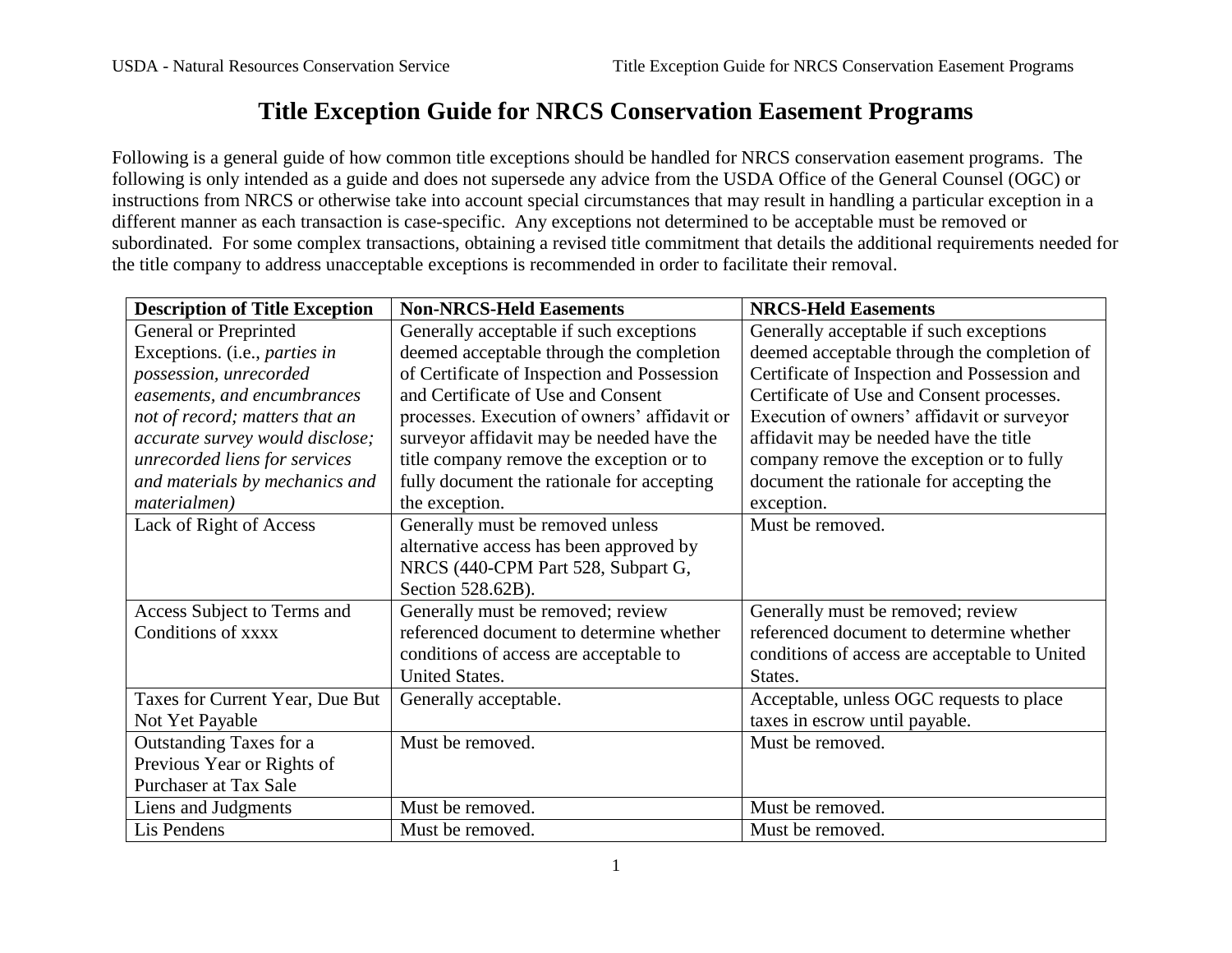| <b>Description of Title Exception</b> | <b>ACEP-ALE Easements</b>                    | <b>Non-ACEP-ALE Easements</b>                   |
|---------------------------------------|----------------------------------------------|-------------------------------------------------|
| Mortgage or Deed of Trust             | Must be removed or subordinated.             | Must be removed or subordinated.                |
| Utility Right of Way                  | Generally acceptable subject to              | Generally acceptable if the right of way does   |
|                                       | determination that inclusion will not impact | not allow improvement (such as paving,          |
|                                       | the purposes of the easement.                | mowing, etc.) and subject to determination      |
|                                       |                                              | that inclusion will not impact the purposes of  |
|                                       |                                              | the easement.                                   |
| Public Road (e.g., county road,       | Public road should not be within boundaries  | Public road should not be within boundaries     |
| State highway, etc.)                  | of easement – therefore should be removed.   | of easement – therefore should be removed.      |
|                                       |                                              | Ensure public road is not within easement       |
|                                       |                                              | boundary description.                           |
| Public Road Right-of-Way (no          | Generally acceptable.                        | If held in fee, right-of-way should not be      |
| existing road in right-of-way)        |                                              | within boundaries of easement – therefore       |
|                                       |                                              | should be removed. Subject to OGC               |
|                                       |                                              | approval, if held as an easement, generally     |
|                                       |                                              | acceptable subject to determination that        |
|                                       |                                              | inclusion will not impact the purposes of the   |
|                                       |                                              | easement.                                       |
| Change in Boundary Due to             | Generally acceptable.                        | Generally acceptable. Consult with OGC if       |
| Accretion or Avulsion of              |                                              | portions of the offered land were acquired as a |
| Waterway                              |                                              | result of accretion/avulsion.                   |
| General Public Right to Body of       | Generally acceptable.                        | Generally acceptable.                           |
| Water                                 |                                              |                                                 |
| <b>General Exception for Mineral</b>  | Generally must be removed, refer to mineral  | Generally must be removed, refer to mineral     |
| Interests                             | matrix for additional guidance.              | matrix and consult with OGC for additional      |
|                                       |                                              | guidance.                                       |
| <b>Reserved Mineral Rights</b>        | Generally must be removed or subordinated,   | Generally must be removed or subordinated,      |
|                                       | refer to mineral matrix for additional       | refer to mineral matrix and consult with OGC    |
|                                       | guidance.                                    | for additional guidance.                        |
| <b>Mineral Leases or Deed</b>         | Oil/gas lease, generally must be removed or  | Must be removed.                                |
|                                       | subordinated. Surface mining leases, must    |                                                 |
|                                       | be removed.                                  |                                                 |
|                                       |                                              |                                                 |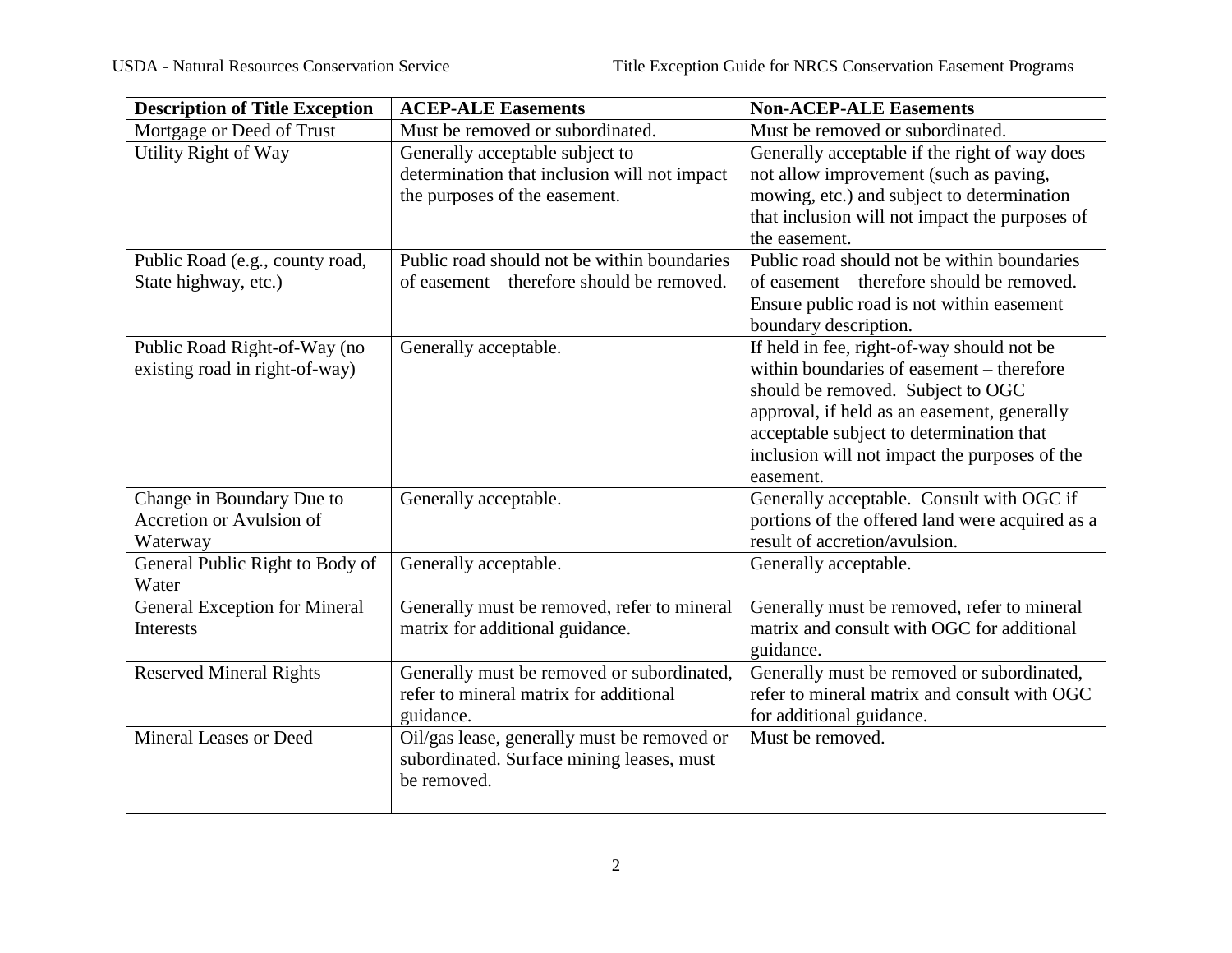| <b>Description of Title Exception</b>                                                                 | <b>ACEP-ALE Easements</b>                                                                                                                                   | <b>Non-ACEP-ALE Easements</b>                                                                                                                                                                                                                                                     |
|-------------------------------------------------------------------------------------------------------|-------------------------------------------------------------------------------------------------------------------------------------------------------------|-----------------------------------------------------------------------------------------------------------------------------------------------------------------------------------------------------------------------------------------------------------------------------------|
| Life Estate                                                                                           | Must be removed and life estate and<br>remaindermen holder must sign the deed.                                                                              | Must be removed and life estate and<br>remaindermen holder must sign the deed.                                                                                                                                                                                                    |
| Rights of heirs                                                                                       | Must be removed.                                                                                                                                            | Must be removed.                                                                                                                                                                                                                                                                  |
| Terms and Conditions of NRCS<br><b>Conservation Easement Deed</b>                                     | Only acceptable if it excepts from coverage<br>the terms and conditions that limit the rights<br>of the grantee.                                            | Generally removed, only acceptable if<br>specific OGC language is used.                                                                                                                                                                                                           |
| <b>Existing Conservation Easement</b>                                                                 | Only acceptable if the terms of the existing<br>easement offer less protection than the<br>proposed NRCS easement and the terms are<br>compatible.          | Only acceptable if the terms of the existing<br>easement offer less protection than the<br>proposed NRCS easement and the terms are<br>compatible.                                                                                                                                |
| Within Boundaries of Irrigation<br>or Diking District; Drainage<br><b>Easements</b> ; Levee Easements | Generally acceptable if it does not interfere<br>with the purposes of the conservation<br>easement.                                                         | Only acceptable if determination is made that<br>rights of irrigation or diking district or<br>drainage or levee easement will not interfere<br>with the purposes of the conservation<br>easement.                                                                                |
| <b>Flowage Easement</b>                                                                               | Generally acceptable if it does not interfere<br>with agricultural viability.                                                                               | Only acceptable if the flowage easement does<br>not allow for the removal or manipulation of<br>soil or vegetation or otherwise limit or<br>interfere with the restoration and management<br>of the easement.                                                                     |
| Leases or Easements for Wind or<br><b>Solar Energy Development</b>                                    | Must be removed or subordinated unless<br>determined compatible with agricultural<br>uses of the land.                                                      | Must be removed or subordinated.                                                                                                                                                                                                                                                  |
| Leases for Cellular Towers or<br><b>Billboards</b>                                                    | Must be removed or subordinated, if<br>includes the right of first refusal or<br>determined incompatible with the purposes<br>of the conservation easement. | Must be removed or subordinated if includes<br>the right of first refusal or determined<br>incompatible with the purposes of the<br>conservation easement. Consult with OGC<br>regarding issues or questions regarding the<br>impacts of the lease on the project as<br>designed. |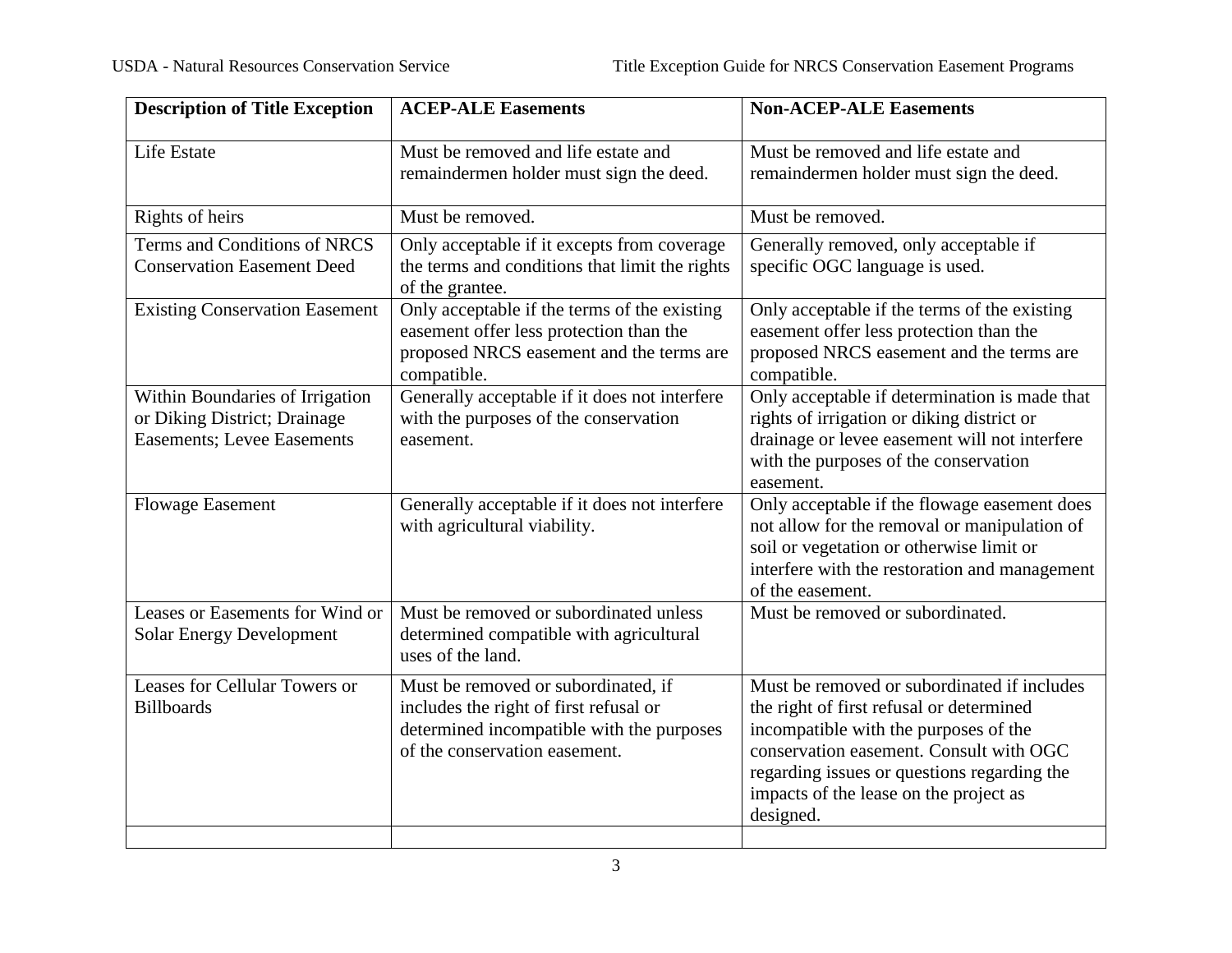| <b>Description of Title Exception</b> | <b>ACEP-ALE Easements</b>                     | <b>Non-ACEP-ALE Easements</b>                  |
|---------------------------------------|-----------------------------------------------|------------------------------------------------|
| <b>Agricultural Leases</b>            | Must be subordinated.                         | Must be terminated prior to acquisition, or    |
|                                       |                                               | subordinated to the conservation easement if   |
|                                       |                                               | it is an acceptable grazing lease on a grazing |
|                                       |                                               | reserved rights WRE or an HFRP easement.       |
| <b>Public Access Easements or</b>     | Generally acceptable unless use levels        | Generally acceptable unless use exceeds        |
| <b>Hunting Leases</b>                 | interfere with easement purposes.             | levels authorized in the deed.                 |
| Bankruptcy                            | Consult with OGC or an EPD realty             | Consult with OGC or an EPD realty specialist   |
|                                       | specialist before proceeding. Must have       | before proceeding. Must have bankruptcy        |
|                                       | bankruptcy court approval prior to closing    | court approval prior to closing the easement.  |
|                                       | the easement.                                 |                                                |
| <b>Existing Covenants or</b>          | Must be released and removed if the           | Must be released and removed if the existing   |
| <b>Restrictions</b>                   | existing covenant or restriction would        | covenant or restriction would frustrate the    |
|                                       | frustrate the purposes of or provides similar | purposes of or provides similar protections to |
|                                       | protections to the conservation easement.     | the conservation easement. Consult with OGC    |
|                                       |                                               | on the impacts of these restrictions/covenants |
|                                       |                                               | on title as laid out in DOJ Title Regulation   |
|                                       |                                               | 6.2.1.                                         |
| <b>Contracts for Sale</b>             | Consult with an EPD realty specialist before  | Consult with an EPD realty specialist before   |
|                                       | proceeding.                                   | proceeding.                                    |
| <b>Options to Purchase</b>            | Must be terminated or subordinated.           | Must be terminated and removed.                |
| <b>Rights of First Refusal</b>        | Must be terminated and removed.               | Must be terminated and removed.                |
| <b>Previously Reserved Rights</b>     | Review reserved right; determine impact;      | Review reserved right; determine impact;       |
|                                       | accept or require subordination or release.   | accept or require subordination or release.    |
| <b>Unrecorded Leases and</b>          | Generally acceptable for the title            | Attempt to remove through affidavit by         |
| Tenancies                             | commitment but must addressed in the          | landowner. Generally acceptable for the title  |
|                                       | certificate of use and consent. Tenants are   | commitment but must addressed in the           |
|                                       | identified on Certificate of Inspection       | certificate of use and consent. Tenants are    |
|                                       | Possession and may need to execute            | identified on Certificate of Inspection        |
|                                       | disclaimer.                                   | Possession and may need to execute a DOJ       |
|                                       |                                               | disclaimer.                                    |
|                                       |                                               |                                                |
|                                       |                                               |                                                |